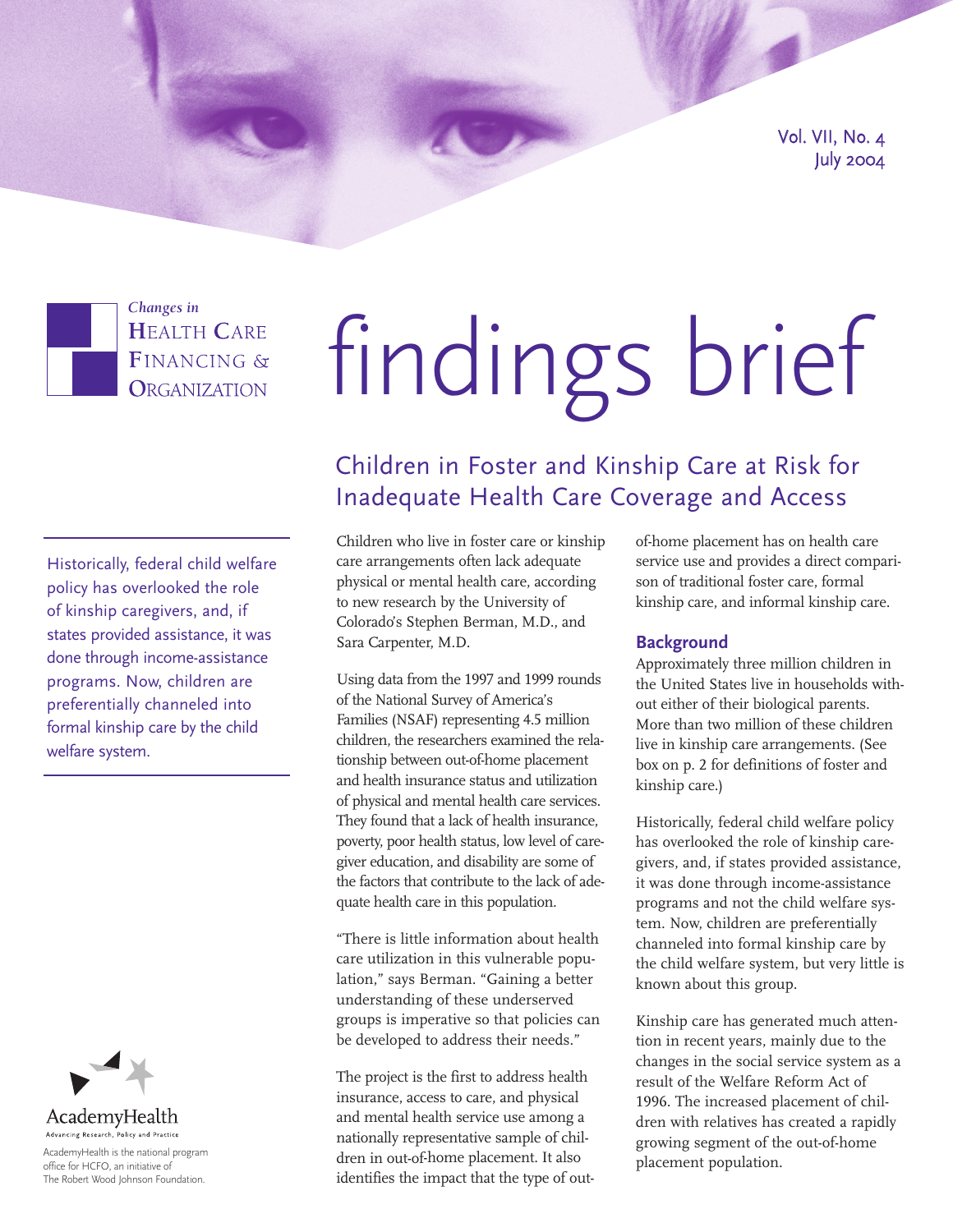"There may be substantial differences in these populations with respect to the events precipitating the placement, the potential impact of social services involvement, the degree and monitoring of parental involvement, and the structure of the households."

> — *Sara Carpenter, University of Colorado*

#### **What Are Foster and Kinship Care?**

Foster care is care provided for children in state custody who are unable to remain safely in their homes. Children in foster care stay with a family that provides safety, nurturing, and support. Foster care is part of a process that leads to a permanent home for the child. If a child is a temporary ward, then the goal is to return home. When this is not possible, the child becomes a permanent ward, and the outcome goal is adoption.

Kinship care is a generic term that is broadly used to include formal and informal arrangements where children are living with and being raised by relatives, or even close family friends, who are not their parents.

- ◆ Formal kinship care arrangements apply to children reported to the Child Protective Service agency, removed from the care of a parent or guardian, and placed in state custody with the local department of social services. This department is then responsible for providing support services and supervision to the child/children while they are cared for in a kinship care placement. These children fall under the care and protection of the formal child welfare system.
- ◆ Informal kinship care is care provided by a blood relative or friend of the family without the involvement of the local department of social services. Often, these children have not come to the attention of the Child Protective Services agency and are living under an agreement among family members. All family matters are handled within the family unit.

"It is important to distinguish between informal and formal kinship care, yet this is rarely done in studies," says Carpenter. "There may be substantial differences in these populations with respect to the events precipitating the placement, the potential impact of social services involvement, the degree and monitoring of parental involvement, and the structure of the households."

#### **Methods**

The NSAF survey sample is representative of the non-institutionalized, civilian population under 65 years of age and gathers data on economic, health, and social characteristics of U.S. children and families in order to estimate well-being. Data collection occurred primarily in 13 states: Alabama, California, Colorado, Florida, Massachusetts, Michigan, Minnesota, Mississippi, New Jersey, New York, Texas, Washington, and Wisconsin. In addition, a sample of households was also identified from the balance of the country.

The researchers' primary objective was to examine the children's health status, health insurance status, age-appropriate well-child care use, and utilization of the emergency department and hospitalizations. In addition, they planned to identify unmet health care needs, such as the inability to obtain dental, medical, or surgical care when required. They evaluated these variables for each of the study groups in comparison to a control group of children who were living with at least one biological parent, as well as in comparison to the various types of out-of-home placement.

After the preliminary evaluation of the NSAF data, the primary objective was refined to reflect:

- ◆ Informal kinship care vs. with-parent group (control group);
- ◆ Formal kinship care vs. foster care; and
- ◆ Informal and formal kinship care vs. foster care, focusing on mental health needs.

The researchers examined all the variables in the NSAF data to identify which were appropriate and reliable enough to address the study questions of interest. They also ensured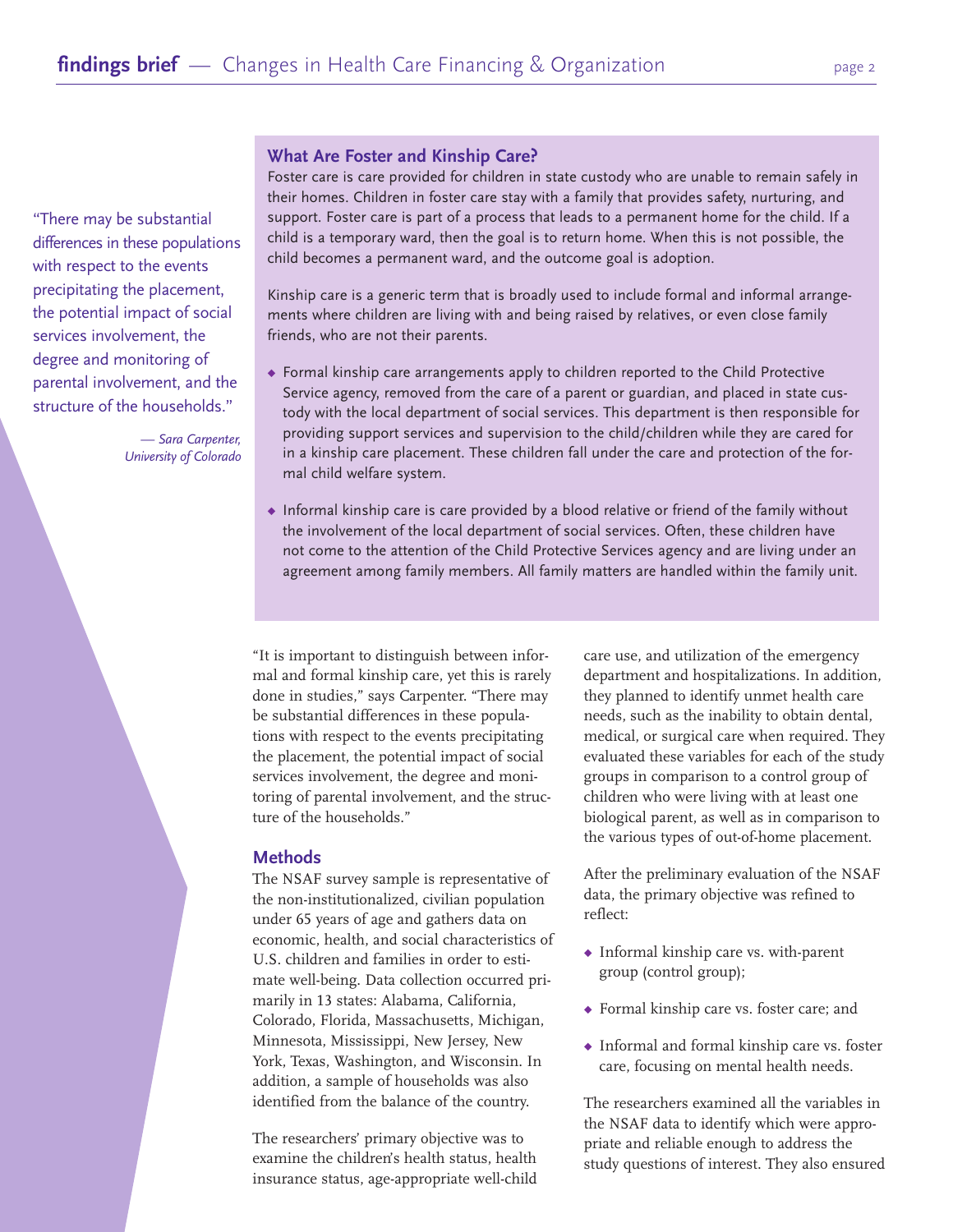that the study groups of interest created by the NSAF researchers accurately reflected their definitions for those groups. The researchers then performed univariate analyses for all the variables of interest to ensure the appropriateness of collapsing both the 1997 and 1999 rounds of the NSAF together. Finally, they performed multivariate analyses to address the study questions of interest.

#### **Findings**

The researchers found that children living in both formal and informal kinship care arrangements had an increased risk of lacking health insurance. Children in informal kinship care were also less likely to receive preventive health care than controls. In addition, both kinship groups were more likely to live in homes below the federal poverty level and with caregivers who were older and in poorer health.

Children in formal kinship care may not have access to the same support services afforded to children in the child welfare system. The following findings are broken down by each of the specific comparison groups.

Compared to the with-parent control group, those in informal kinship care were more likely to:

- ◆ Be older, African American, living in poverty, and experience household food shortages in univariate analyses.
- ◆ Be uninsured and either lack well-child care, or have a caregiver who was unaware of wellchild care that had been received in both univariate and multivariate analyses.
- ◆ Lack a regular source of care and to be in poor health in univariate analyses but not in multivariate analyses. However, lacking health insurance was the most significant predictor for lacking a regular source of care and likely contributes substantially in the informal kinship population.
- ◆ Have older, unmarried, and less educated caregivers, who are in poor health, or have a disability in univariate analyses.

Compared to those in traditional foster care, those in formal kinship care were:

- ◆ More likely to be older, African American, living in poverty, and have a higher probability of experiencing household food insecurity in univariate analyses. In multivariate analyses, children in formal kinship care had twice the odds of living in poverty and experiencing household food insecurity.
- ◆ Equally likely to experience poor health status and a limitation in their activity in univariate and multivariate analyses.
- ◆ More likely to lack health insurance, and have a five-fold increase in the odds of lacking health insurance in multivariate analyses. However, they were more likely to receive well-child care (or to live with a caregiver who knew about prior well-child care) in univariate analyses.
- ◆ More likely to be older, unmarried, less educated, in poorer health and disabled in univariate analyses.

Compared to those in traditional foster care, those in any type of kinship care:

- ◆ Were more likely to be African American and living in poverty in univariate analyses.
- ◆ Had significantly lower mental health service use, even among children with mental health need. Mental health need was lowest in the informal kinship group in univariate analyses. Children in informal kinship care were almost five times more likely, and children in formal kinship care were more than twice as likely, to lack mental health services in multivariate analyses.

#### **Conclusion**

Clearly, obtaining health insurance is a problem for both formal and informal kinship groups. "Most of these children would likely be eligible for Medicaid based on household income," says Berman. "Outreach and enrollment policies for public insurance programs need to recognize children living in kinship arrangements as a unique and high-risk population."